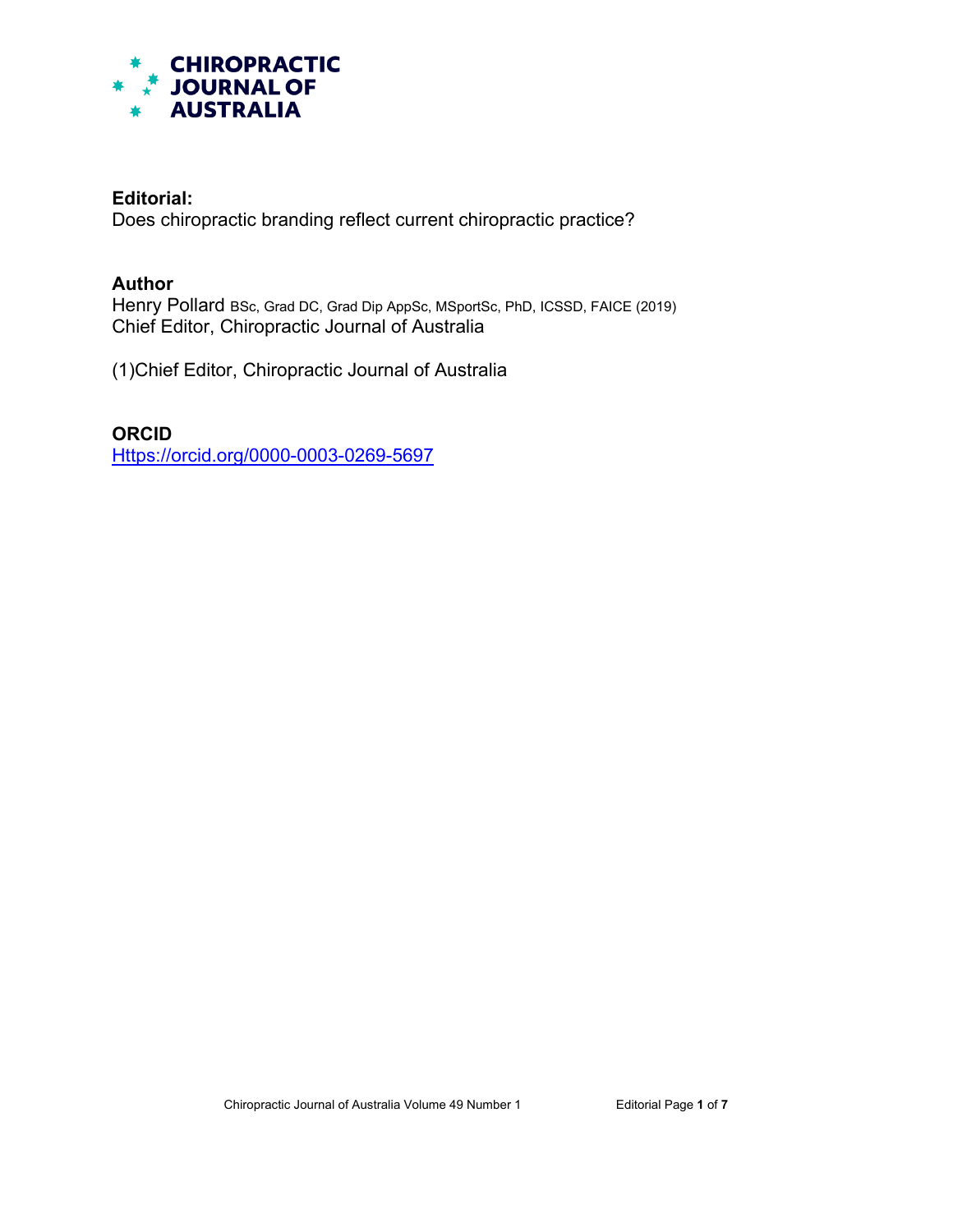

Welcome to Volume 49 of the new look Chiropractic Journal of Australia. As I ponder the start of 2022, I find myself reflecting upon a chiropractic career, that has spanned 35 years. Within this retrospective journey, my thoughts have travelled to where it all began; in 1986, when I had completed my studies at the Sydney College of Chiropractic (now Macquarie University) and was eager to start a Christmas locum for one of the three associateship positions I had acquired.

During my reflection of youth and opportunity, it occurred to me just how different the three positions were in terms of their patient populations and associated presenting conditions.

The first practice was predominantly a sports injury management practice, which saw many of athletes and acutely injured "weekend warriors" presenting with spine and or extremity injuries.

The second practice was located in a medical centre that focused on workers' compensation claims. There, the principal chiropractor was dual qualified as both a chiropractor and an occupational therapist. Due to the dual role, management included many post-surgical finger/hand/arm complaints including amputations and peripheral nerve injuries whilst the workers' compensations patients were typically chronic neck and back pain patients often with radiculopathy. As such, the atypical presentations at this practice required a very different management approach.

The third practice was in a general chiropractic practice, seeing predominantly office workers who had subacute and chronic back, neck and headache complaints.

Based on just these three examples, it occurred to me that an outside observer might wonder what the "real" chiropractic is? Is there only one kind? If I borrow from the infamous Slim Shady tune, "will the real chiropractic please stand up?"

My early career recollections then progressed to the marketing of the profession during these past 35 years, which has undoubtably helped define the profession to this day.[1,2] Considering the current branding of the chiropractic profession, I dabbled with the idea of identity and how the profession seems to have ongoing issues with it.[3,4,5]

Perhaps identity and branding are related issues? In order to have a better sense of self, or identity, we first must clarify the characteristics of the modern chiropractic profile, and then present this to others. These characteristics may include key parts of the chiropractic profile that appear to have currently been overlooked; specifically, what are the standards for post professional education, who are the various special interest groups, what populations do they see, what management approaches do they use and what simple structure could we use to describe all of this. However, instead of focusing on messaging of each of these complex individual issues, which would be impossible to deliver quickly,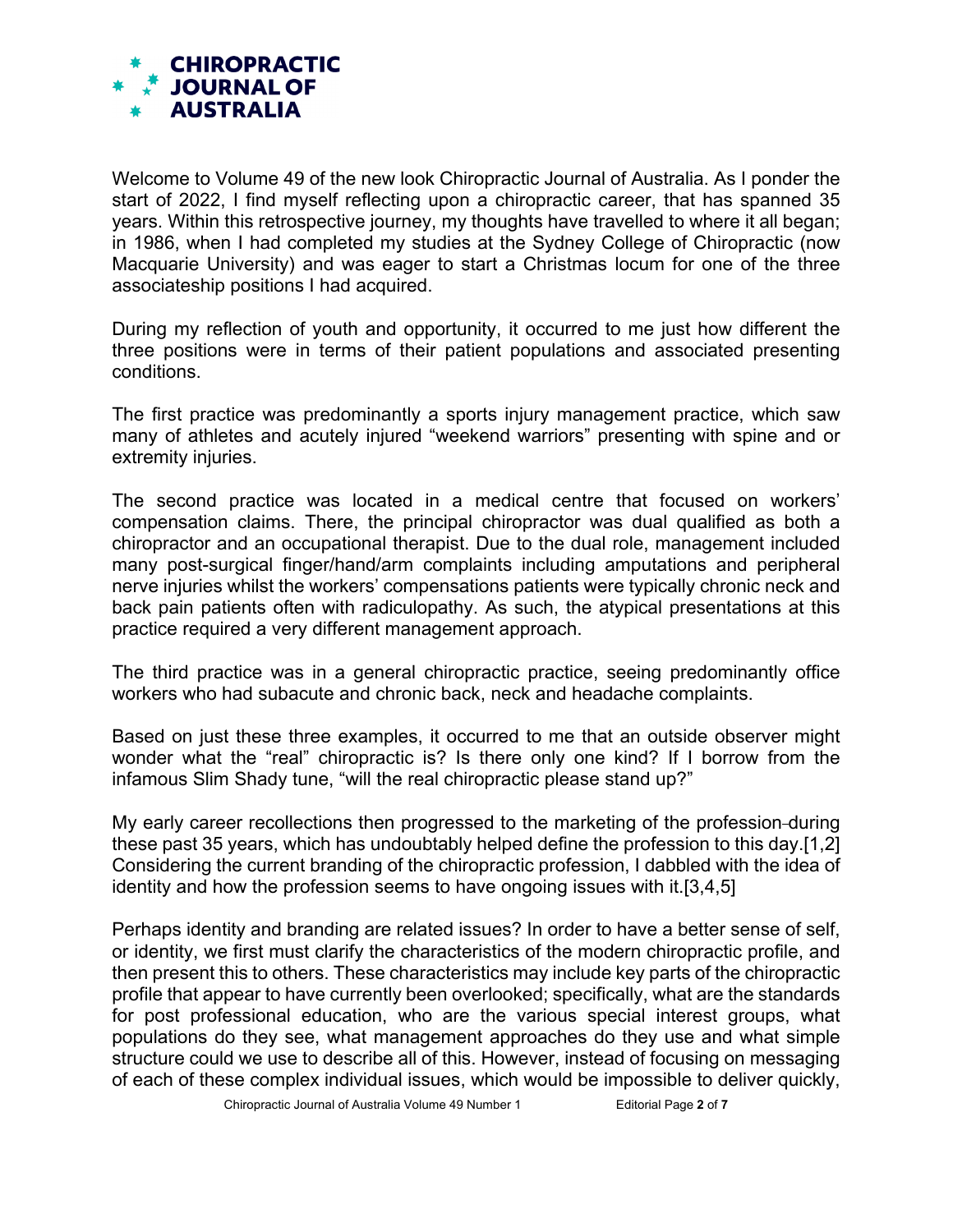

perhaps we should focus on: a basic structure of the educational standards, the required levels of pre (general chiropractic) and post professional (special interest chiropractic), evidence informed care, multimodal management strategies based on populations being served, whilst providing quality evidence-informed inclusive healthcare to the public. This messaging conveys concepts and standards rather than individual goals.

Together these will form a modern description of who we are and what we do. It is broad in scope and describes management and populations served. Importantly, this messaging is easier to communicate to the public as it is being used elsewhere in the healthcare professions.[6,7]

The messaging that chiropractors are the spine specialists that deliver expert level spinal manipulative therapy or adjustments are important, but limited messages. Nomenclature aside, it seems to me that such messaging did not explain what I was doing in 1986, let alone what might be occurring in the profession in 2022.

Let us look back at the two key messages. One, we are spine focused and two, we are experts in spinal manipulative therapy (or adjustments). Whilst this branding may describe some or even most chiropractors, I believe it does not encapsulate most chiropractors accurately as they are skilled in much more than these two distinct areas. Have we as a profession inadvertently driven the public to think of us as limited spine only, manipulation only practitioners; and does that best describe us in 2022? Could the difference in that perception and what we actually do be key in driving some of the identity issues of various groups in the profession? Thoughts to ponder.

In 2022, the impact of evidence in chiropractic practice is everywhere.[8] There is evidence that chiropractors are increasingly multimodal in their approach to management,[9,10, 11,12] yet this evolution in practice does not seem to be reflected in much of our current branding. What is also not being portrayed are the various populations that we service, or that we utilise evidence-based practice, drawing from both active and passive approaches to care?

The profession appears to be implementing these changes.[13] So, it seems that the relative percentage of practitioners that still solely practice unimodal spine focused manipulation-based traditional chiropractic is possibly less than what it once was.

Then there is the concept of the general chiropractor and the special interest chiropractor.

Another detail to consider is whether our branding reflects the emergent clinical practice groups that focus on management of particular populations within the general population. For example, does our messaging acknowledge specialist sports, rehabilitation, geriatric, paediatric, and other forms of chiropractic practitioner? For example, does our messaging convey information that chiropractors have scope within their skill repertoire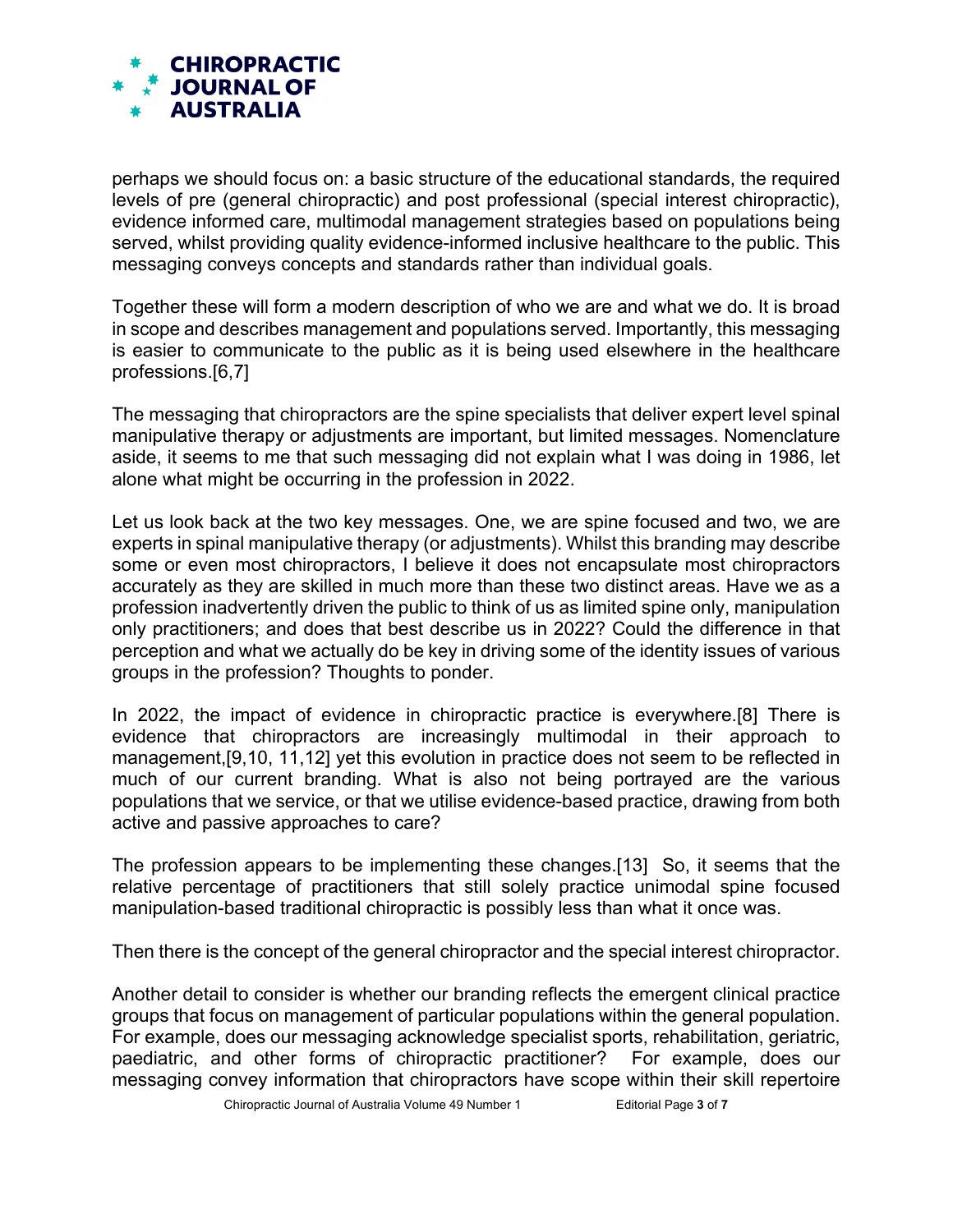

for managing a geriatric patient that includes low force techniques and active strategies, including falls prevention? This seems to be important information that is not being readily communicated to the public via our branding, which may contribute to a narrowed perception of the chiropractic profession.

To clarify these issues, I suggest that we emphasise that new graduates become general chiropractors that can service the patients across the life span, and can become specialist practitioners with continued post professional education.

I recently published an opinion piece describing structural changes that would help achieve the above[6] but here I am suggesting that the educational changes that may be occurring must be reflected in our branding as well. This is a completely different and important arm to improving understanding of the chiropractic profession.

In order to communicate the scope within the profession, as well as the diversity of approaches within the profession, branding must cover these important issues. My question to you, is this occurring? Do we have a framework to explain who we are, what we do and to whom?

I believe chiropractic has been very successful in its primary messaging that we are spine focused, that we focus on the neuromusculoskeletal system and that we are expert in delivering manipulative therapy. However, I do not feel that we have been effective in communicating much else. Perhaps it is time for all parts of the profession to develop a consensus process to revisit our branding in order to present a more modern description of the chiropractor.

As previously highlighted, the flipside of the image of spine focused manipulation from the perspective of others, may be that chiropractic is too focused and potentially unable to provide a broad scope in terms of conditions seen and treatments rendered? I certainly have experienced this in terms of my sports practice and I have spoken to many other practitioners who have had similar experiences. So, the question becomes, how do we address this?

It is certainly apparent to me that the expectation from the public, health professionals and regulators is that we are a limited profession.[14,15] A major problem with this expectation is the lack of belief and trust of chiropractors to manage conditions beyond the scope of the spine and this has large implications for those in special interest areas in chiropractic.

Managing different populations requires a variety of working evidence based assessments and management approaches.[16] For example, managing developmental issues in children or concussion or acute ligamentous injuries in athletes all require very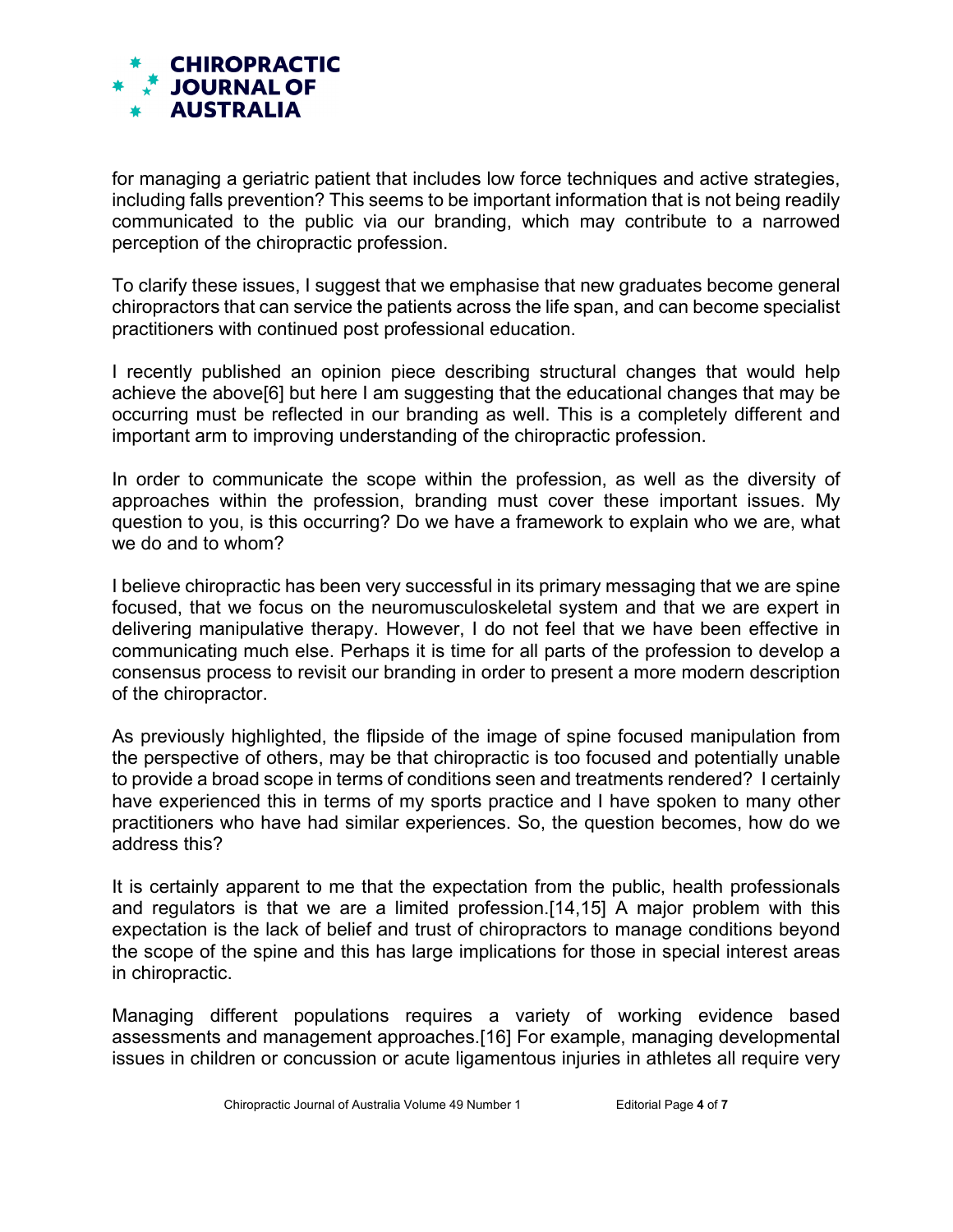

different treatment protocols to that of spinal manipulation and chiropractors can do that. However, is this a prevailing viewpoint?

In editing manuscripts here at the CJA in recent weeks I have been involved with several manuscripts that will describe special interest areas of chiropractic. You can look forward to seeing them published in the CJA in coming months.

Many chiropractors provide treatments based on best practice, however, they are not recognized for doing so. This is a problem for the profession. Describing scope in a peer reviewed publication is an important step in developing evidence, but that evidence has to then be communicated to the public. The CJA aims to be at the forefront of assisting chiropractors to document their scope of practice. However, a broader call to action is required to develop modern branding and communication programs. It is particularly problematic as the expectation of some within the public, health authorities and regulators are that we do not have a broad scope. It is my opinion that that is largely an issue for the profession to resolve through better communication and marketing of what we do. This is a multifactorial issue that requires educational standards, recognition advanced learning and credentialling, as well as communication of that through research, branding and marketing.

Additionally, the Australian Institute of Chiropractic Education (AICE) has set standards for the recognition of postgraduate learning in special interest areas of chiropractic in Australia.[17] Part of that recognition requires manuscripts to describe that scope. Hopefully in time, the combined approach will provide enough quality evidence to support a rebrand that better represents the scope and diversity of the modern practitioner, and novel evidence-based assessment and management approaches that reflect current chiropractic practice. Such branding will build expectation of competency by the public that is modern, evidence informed and achievable; competencies that can be met by the professional educators. All we need now is some thinking on the branding process and how that might be achieved.

Welcome to 2022.

Dr Henry Pollard. Editor, Chiropractic Journal of Australia.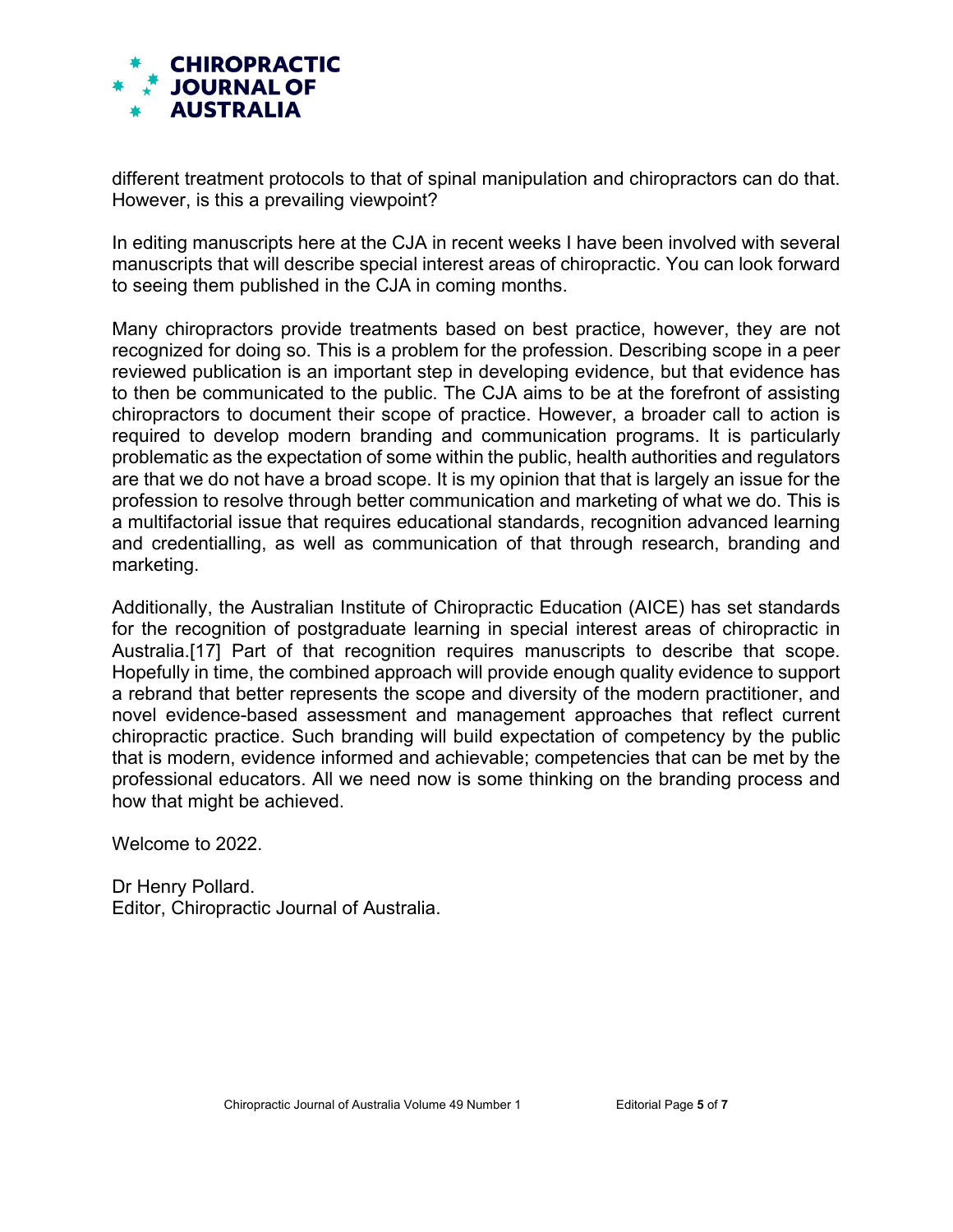

## **REFERENCES**

1. Rosner AL.

[Chiropractic Identity: A Neurological, Professional, and Political Assessment.](https://pubmed.ncbi.nlm.nih.gov/27920617/) J Chiropr Humanit. 2016;23(1):35-45.

2. World Federation of Chiropractic (WFC). Date accessed:18/01/22 [https://www.wfc.org/website/index.php?option=com\\_content&view=article&id=90&Itemid](https://www.wfc.org/website/index.php?option=com_content&view=article&id=90&Itemid=110&lang=en) [=110&lang=en](https://www.wfc.org/website/index.php?option=com_content&view=article&id=90&Itemid=110&lang=en)

3. Schneider M, Murphy D, Hartvigsen J. [Spine Care as a Framework for the Chiropractic](https://pubmed.ncbi.nlm.nih.gov/27920614/)  [Identity.](https://pubmed.ncbi.nlm.nih.gov/27920614/) J Chiropr Humanit. 2016;23(1):1

4. Glucina TT, Krägeloh CU, Farvid P, et al. [Moving towards a contemporary chiropractic](https://pubmed.ncbi.nlm.nih.gov/32379646/)  [professional identity.](https://pubmed.ncbi.nlm.nih.gov/32379646/) Complement Ther Clin Pract. 2020;39:101105.

5. Brosnan C. [Alternative futures: Fields, boundaries, and divergent professionalisation](https://pubmed.ncbi.nlm.nih.gov/28843874/)  [strategies within the Chiropractic profession.](https://pubmed.ncbi.nlm.nih.gov/28843874/) Soc Sci Med. 2017;190:83-91.

6. Pollard H. [Correction to: Reframing a debate in chiropractic.](https://pubmed.ncbi.nlm.nih.gov/34809659/) Chiropr Man Therap. 2021;29(1):45.

7. Lefebvre R, Peterson D, Haas M. Evidence-Based Practice and Chiropractic Care. *J Evid Based Complementary Altern Med*. 2012;18(1):75-79.

8. Peter J. H. Beliveau, Jessica J. et al. The **chiropractic** [profession: a scoping review of](https://www.ncbi.nlm.nih.gov/pmc/articles/PMC5698931/)  [utilization rates, reasons for seeking care, patient profiles, and care provided.](https://www.ncbi.nlm.nih.gov/pmc/articles/PMC5698931/) Chiropr Man Therap. 2017; 25: 35.

9. Nelson L, Pollard H, Ames R, Jarosz B, Garbutt P, Da Costa C. [A descriptive study of sports chiropractors with an International Chiropractic Sport](https://pubmed.ncbi.nlm.nih.gov/34903268/)  [Science Practitioner qualification: a cross-sectional survey.](https://pubmed.ncbi.nlm.nih.gov/34903268/) Chiropr Man Therap. 2021;29(1):51.

10. Jarosz B. Postural Tachycardia Syndrome (POTS): its relevance, and importance in the management of sport related concussion. Chiropr J Aust. 48(1);2021:31-4.

11. Germann D, Marshall C, Kazemi M. [Multi-modal management of sport and non-sport](https://pubmed.ncbi.nlm.nih.gov/33487643/)  [related concussion by chiropractic sports specialists: a case series.](https://pubmed.ncbi.nlm.nih.gov/33487643/) J Can Chiropr Assoc. 2020;64(3):214-226.